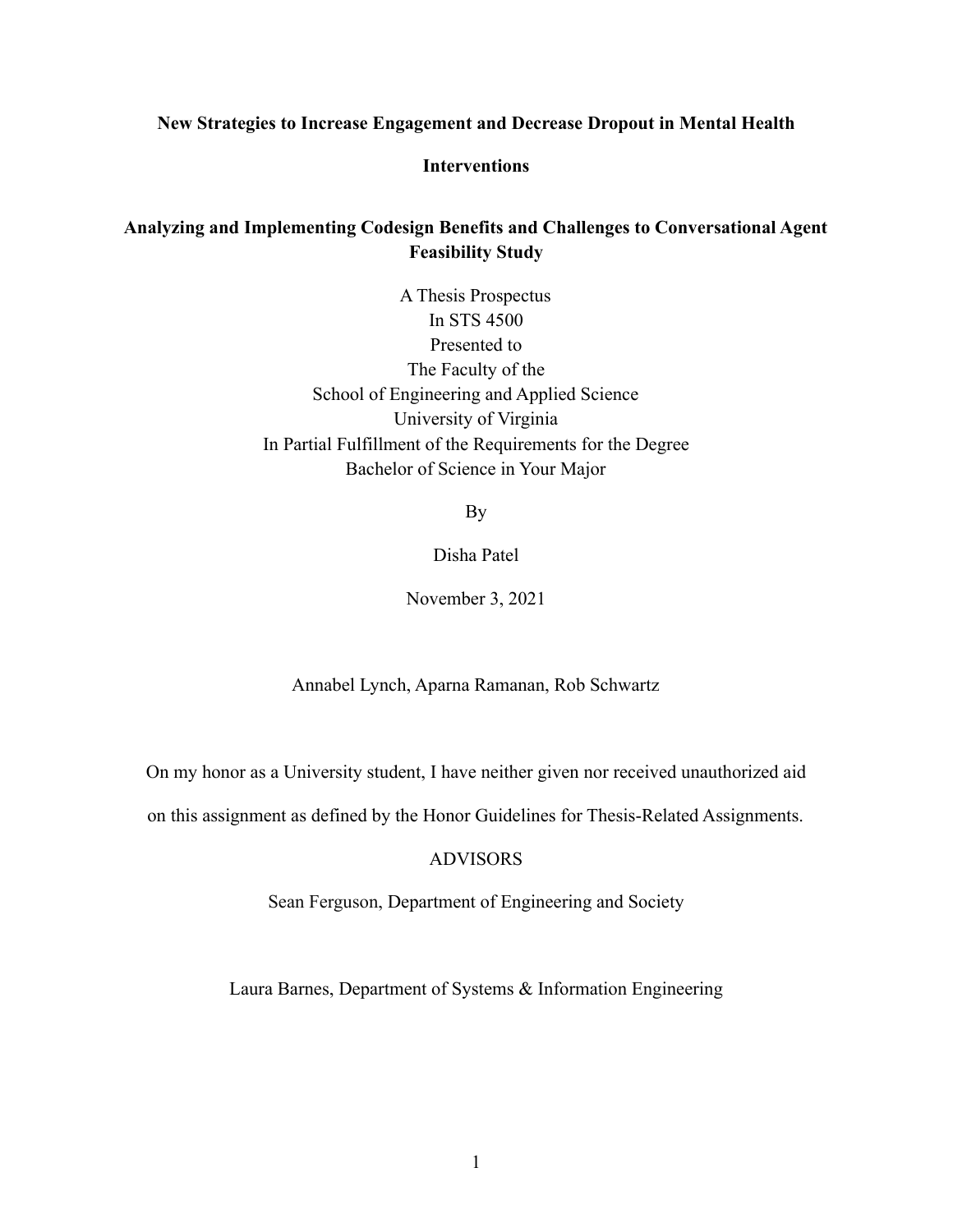#### **Introduction**

There evidently has been and currently exists a mental health crisis in America, sourcing from a huge range of age groups and backgrounds. Approximately half the U.S. population experiences serious mental health problems during their lifetime, including 29% with an anxiety disorder, yet more than two thirds will not receive treatment ("U.S. Department of Health and Human Services", n.d.). With this level of mental illness burden, it is clear that treating people one-on-one in a clinical setting will never meet the existing needs.

My capstone project group is working to research and design innovative techniques to embed in digital mental health interventions, specifically the use of a virtual conversational agent. The team is collaborating with members of MindTrails, an existing UVa digital program to reduce anxiety through a cognitive bias intervention method, to create a conversational agent that replaces a human coach during a session. MindTrails is created through the Program for Anxiety, Cognition, and Treatment (PACT) Lab in the Psychology department. The goal of the conversational agent is to provide feasible and useful insights to keep users engaged in MindTrails and minimize attrition rates throughout the study.

My STS research will directly relate to the technical work being done in my capstone project as there is certain overlap between the technical aspects and frameworks discussed in class. As previously mentioned, my team is working directly with members of the Psychology department to engineer an effective conversational agent. With this crucial collaboration process I will focus on analyzing features from the codesign framework being implemented in my capstone project to assess what is effectively being done versus not. To successfully make this analysis, I will investigate existing cases and projects in which codesign methodologies are being implemented and what successes or challenges can be applied to improve my capstone work.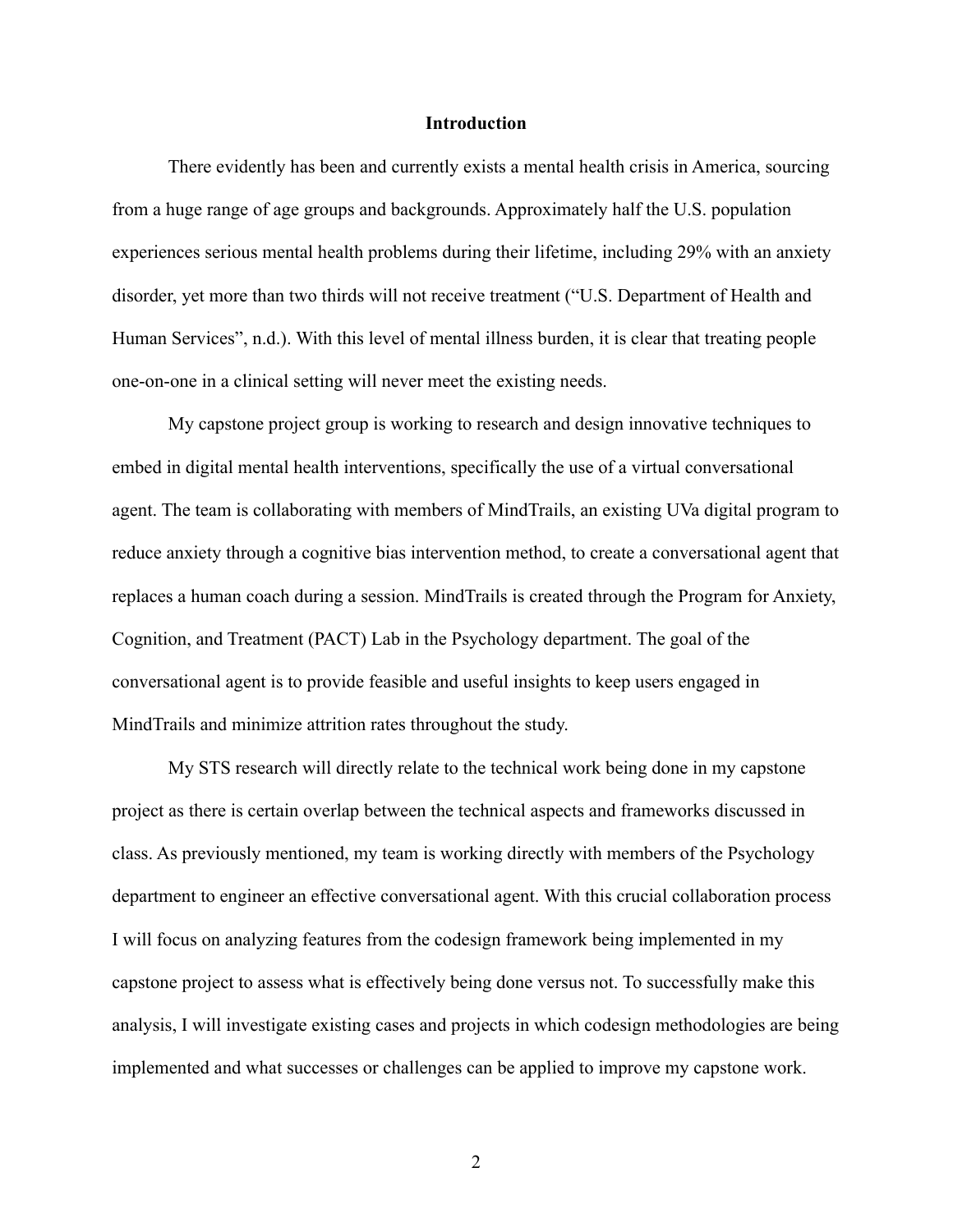#### **Technical Topic**

As previously discussed, mental health is a topic that is very important and prevalent in the world today, especially as we as a nation face issues like the COVID-19 pandemic, Black Lives Matter movement, and divides in the political climate (Panchal et al., 2021). In efforts to minimize the toll being taken from events like the ones listed, the increase of mental health interventions are crucial. However, given the high magnitude of mental health seeking patients, digital mental health (DMH) measures must come into play.

Digital mental health strategies have significantly increased and played a huge role in providing care for those who are unable to do so in person. However, attrition is a problem for users who desire to complete mental health interventions but find that they are not able to do so (Bremer, et al., 2020). This is a problem in all behavior-change technologies, including MindTrails. As a capstone group, we will work on creating a way to keep users engaged in MindTrails. Human coaches were initially used in MindTrails to increase engagement among participants. Due to availability issues, alternative engagement methods have been researched by our team. A conclusion reached was the potential solution of a conversational agent - an automated agent that can respond to closed or open-ended responses from the user at predetermined or open times. A digital conversational agent during MindTrails is beneficial as it will allow for non-human interactions which is preferred by those with social anxiety, consistent service at any hour of the day, user familiarity to chatbots creates ease of use, exposure to unfamiliar people can be avoided (exposure can trigger anxious feelings and the fear of being judged), and a digital agent is cheaper to run due to reduction of MindTrails staff.

My capstone group's main goals in its efforts with MindTrails is to research existing virtual conversational agents and their features to design the best chatbot so that users stay active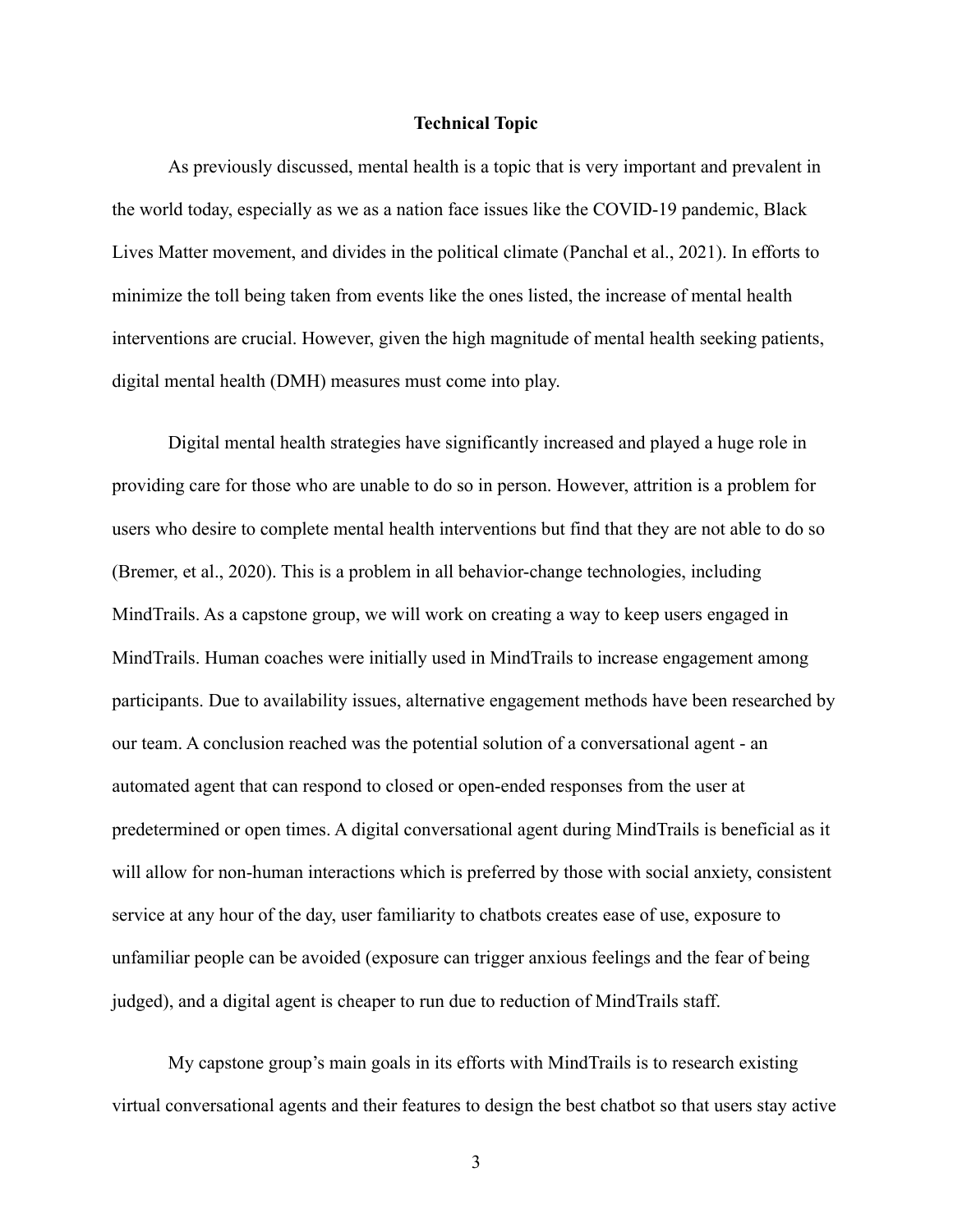in their MindTrails sessions. We will use a software called Juji to design our agent based on what effective designs currently exist. The first step is to get to know what feature options already exist and how they can be implemented in our design. From researching existing chatbot technologies like Woebot, Vitalk, and Atena (Beilharz, et al., 2021**)**, the main features of a conversational agent that we must consider in our design include:

- Embodied vs. Non-Embodied
	- An embodied CA has an icon or character with emotions. Based on how the interactions are perceived, the character's personality and facial expressions change
	- A non-embodied CA lacks these features and has a static icon
- Domain Free vs. Domain Specific
	- Some CA's can participate/engage in any domain. Interactions are prompted by the user and can regard a variety of topics
	- Domain specific CA's operate in a single speciality such as medicine, retail/customer service, education, etc.
- Free vs. Rule-Based Responses
	- Free responses allow the user to type open or free text. There may be character limits on responses, but the user has personal freedoms on what to write.
	- In rule-based, there is a basic chatbot which responds based on a decision tree. Interactions are programmed by call-to-actions.

Like I mentioned, my team is planning on working with the Juji software to design our conversational agent. Given the opportunities within Juji, we have decided that the design of our agent will be non-embodied, domain-specific, and rule-based. This will make the design process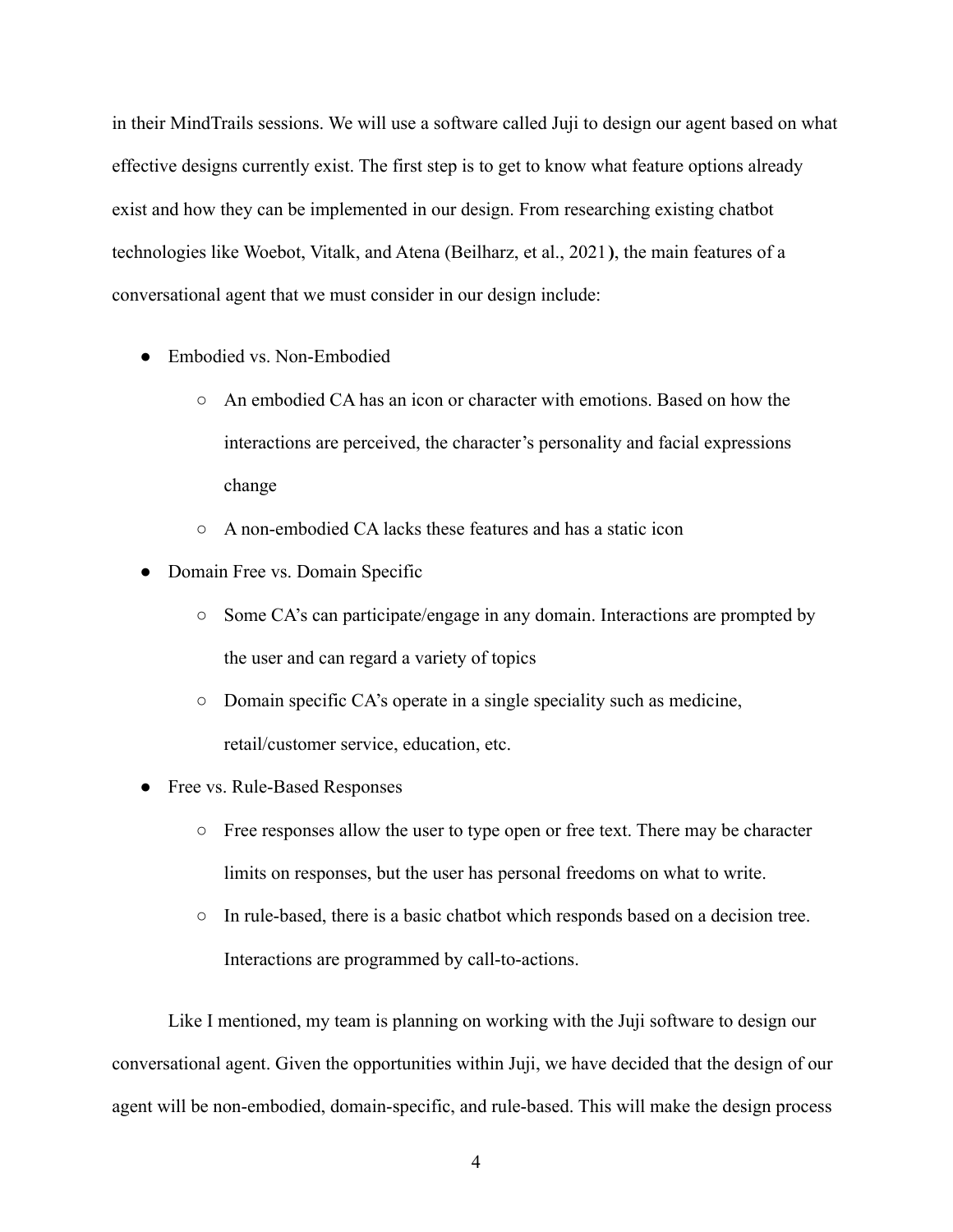quicker and easier for us so that we can run a study with the final product to assess how engaging the agent actually will be in MindTrails. A study will be conducted to assess the feasibility of leveraging conversational agents in order to increase engagement in social anxiety interventions. The layout of the study includes the following:

- 1. Participants work through one training session of MindTrails
- 2. Following the session, participants will be interviewed regarding their experience using MindTrails
- 3. Interview will then transition to potential interest in working with a conversational agent (created in Juji software) during a future MindTrails session
- 4. Participants will use and gain experience with the Juji agent
- 5. Another interview following the Juji experience will ask participants on how they felt about Juji and if it will help to stay engaged during the next MindTrails session

My job as of now is to continue research and begin implementing key takeaways from the Juji software to present to the MindTrails team. The goal is to be able to assess the feasibility of a conversational agent versus a human coach in an intervention like MindTrails by providing insights on the technicalities and purpose behind the study. Hopefully, a transition from a human coach to a digital conversational agent will result in equal or less attrition from the study.

#### **STS Topic**

Now that there is a general understanding of what the technical work being done in my capstone looks like, it is important to begin considering what methodologies being implemented in the project are effective versus not. Specifically, I will be using previously published material to substantiate an evaluative framework that can be applied to my capstone project. This includes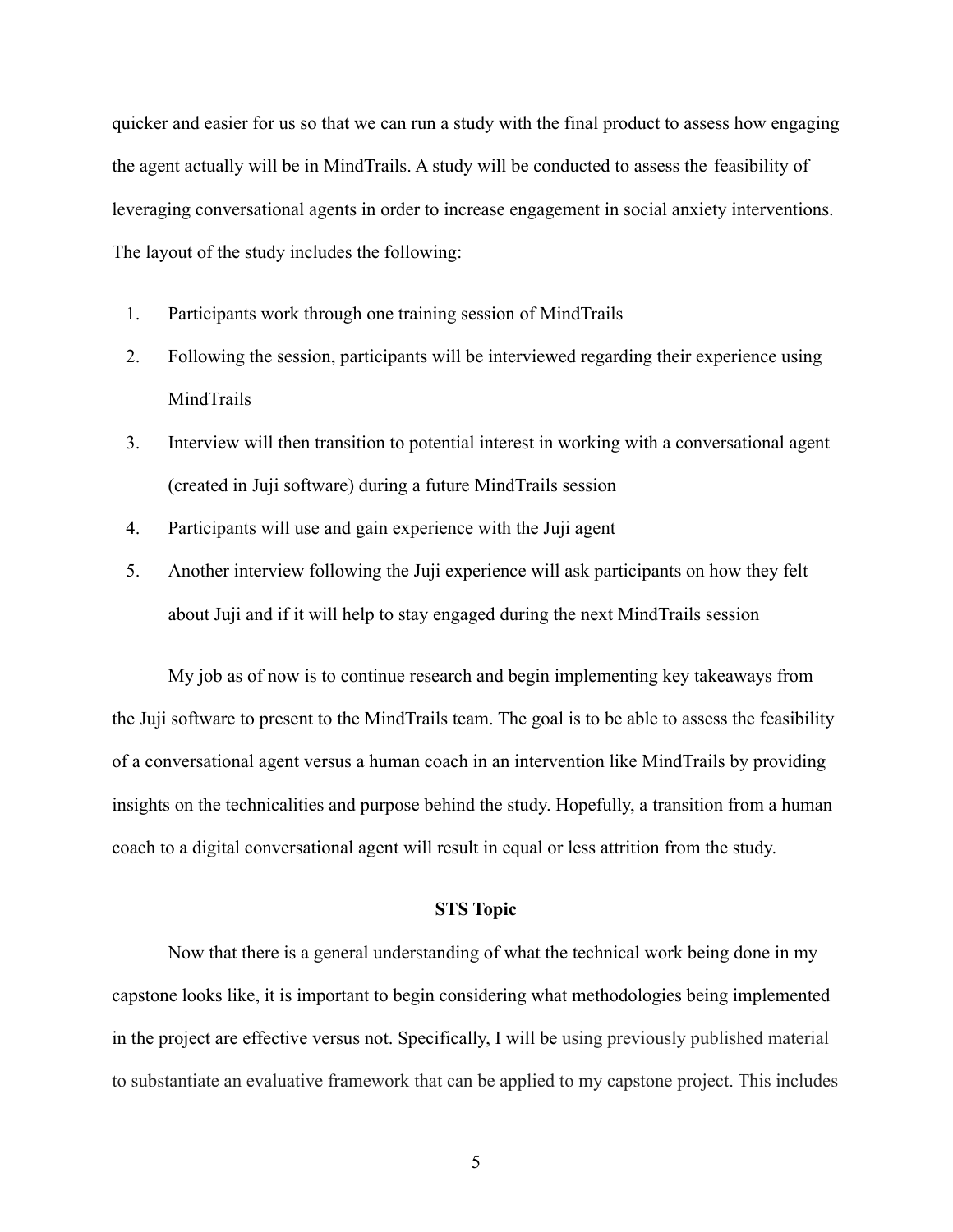reflection and analysis of what collaborative design looks like in the work that I am doing as well as determining areas for improvement within my project to maintain a successful codesign process. Through this research, I will be able to make recommendations for bettering the collaborative work being done in my capstone project, but I also hope that the lessons learned from this research can be applied to future engineering students working through collaborative design and the experiential learning curriculum.

First, it is important to understand what the codesign framework is and what a successful codesign process looks like. Though the main focus of codesign includes collaborative work, there is much more to consider to fully grasp what makes the framework so impactful. A project between a group of engineers working to build culturally inspired, sustainable housing for the Pinoleville Pomo Nation (PPN) uses a codesign process to gain a better understanding of the needs of the people who will live there. The effective codesign aspect of this project intends to "engage an array of stakeholders and actors with different knowledge, skills, and experiences, as well as different resources, sources of power and prestige, and interests in the project" (Edmunds, et. al, 2013). In my capstone project, there exists a codesign relationship between our group of engineers and members from the Psychology department that work for MindTrails. The issue that lies without this collaboration is the inability to appropriately design a conversational agent so that it is engaging and feasible for participants. We as engineers are able to control the software that produces the responses from the agent, but the knowledge from another stakeholder (psychology department) is crucial in assuring the verbiage of the chatbot responses will be impactful to the user. This is being done as my team consistently meets with the Psychology department working with MindTrails and gains input based on what experiences and background knowledge they have.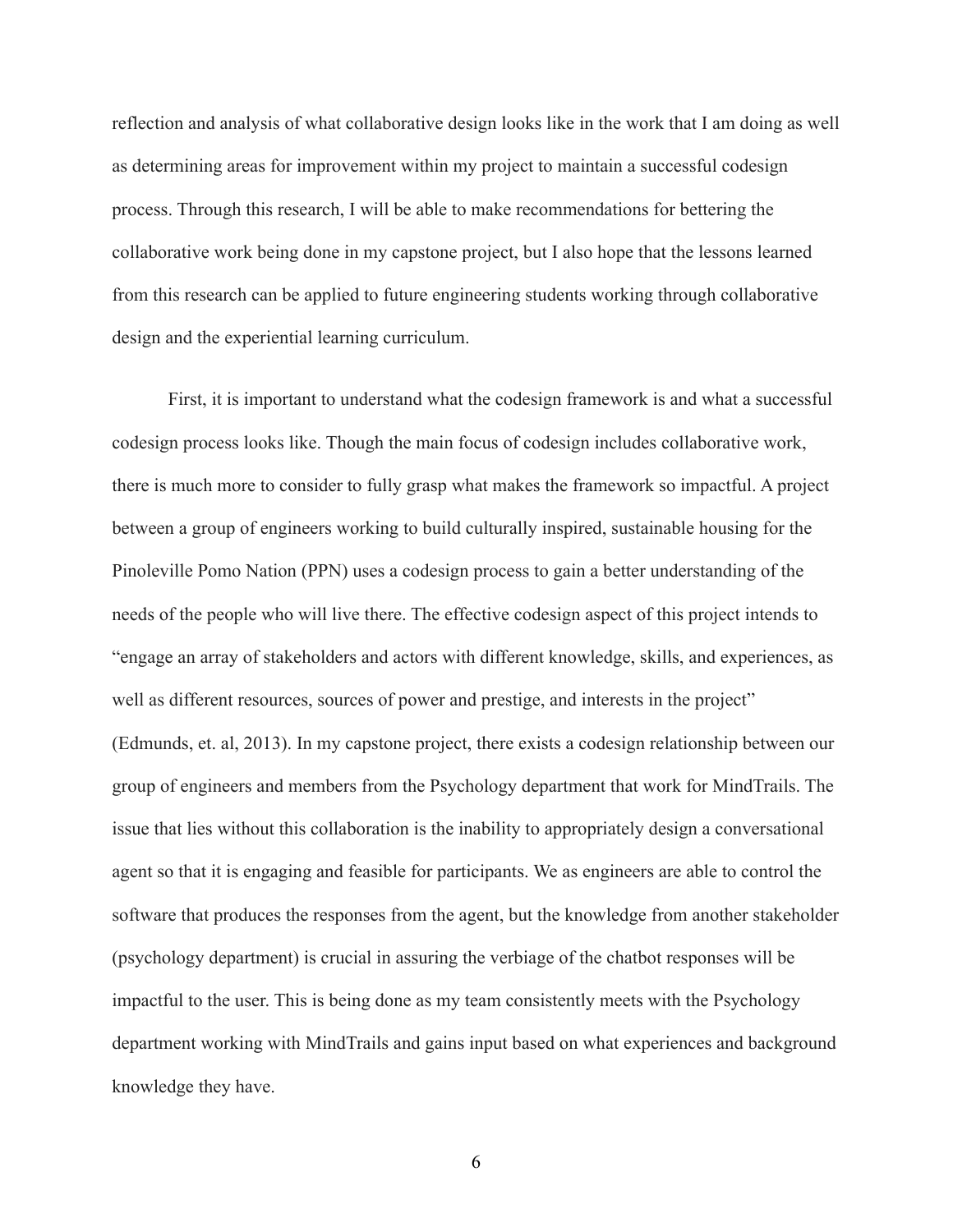Earlier in the technical portion, a brief study design layout was discussed in terms of how the feasibility of a conversational agent will be investigated and executed. One crucial step is interviewing the participant (with a generalized form of anxiety) to get their feedback before and after using the designed conversational agent. A successful codesign project involves working with the elderly population to develop concepts for health care services. One main codesign technique used in this study was directly interviewing the main stakeholder group (elderly population) to gain a better understanding of their existing knowledge and views. "Through co-design, we engaged in an ongoing dialogue with the elderly people that participated, which enabled us to jointly develop, verify and further develop ideas and themes, which helped us to generate valuable and validated concepts— more valuable and validated than concepts that would have been developed without interacting with users'' (Steen, et al., 2011). This study clearly shows the positive impacts of using interviewing in the codesign process to gain a better understanding of the affected groups of the study. In the case of my capstone project, this exact method is being used to understand what reactions participants have since they will be the primary group using the final technology design. Though there is interaction and collaboration being done within the team of engineers and members of the psychology department, there is still no way to know exactly how participants react to new technologies like the conversational agent without getting direct feedback.

While getting to know how beneficial techniques of codesign in existing studies can be pinpointed in my capstone project, it is equally important to be aware of potential challenges that exist in the framework. One of the challenges for codesign facilitators is responding to pressures related to resource and time constraints that could compromise the process (Moll, et al., 2020). This obstacle exists in my capstone work as there are time and resource limitations in the process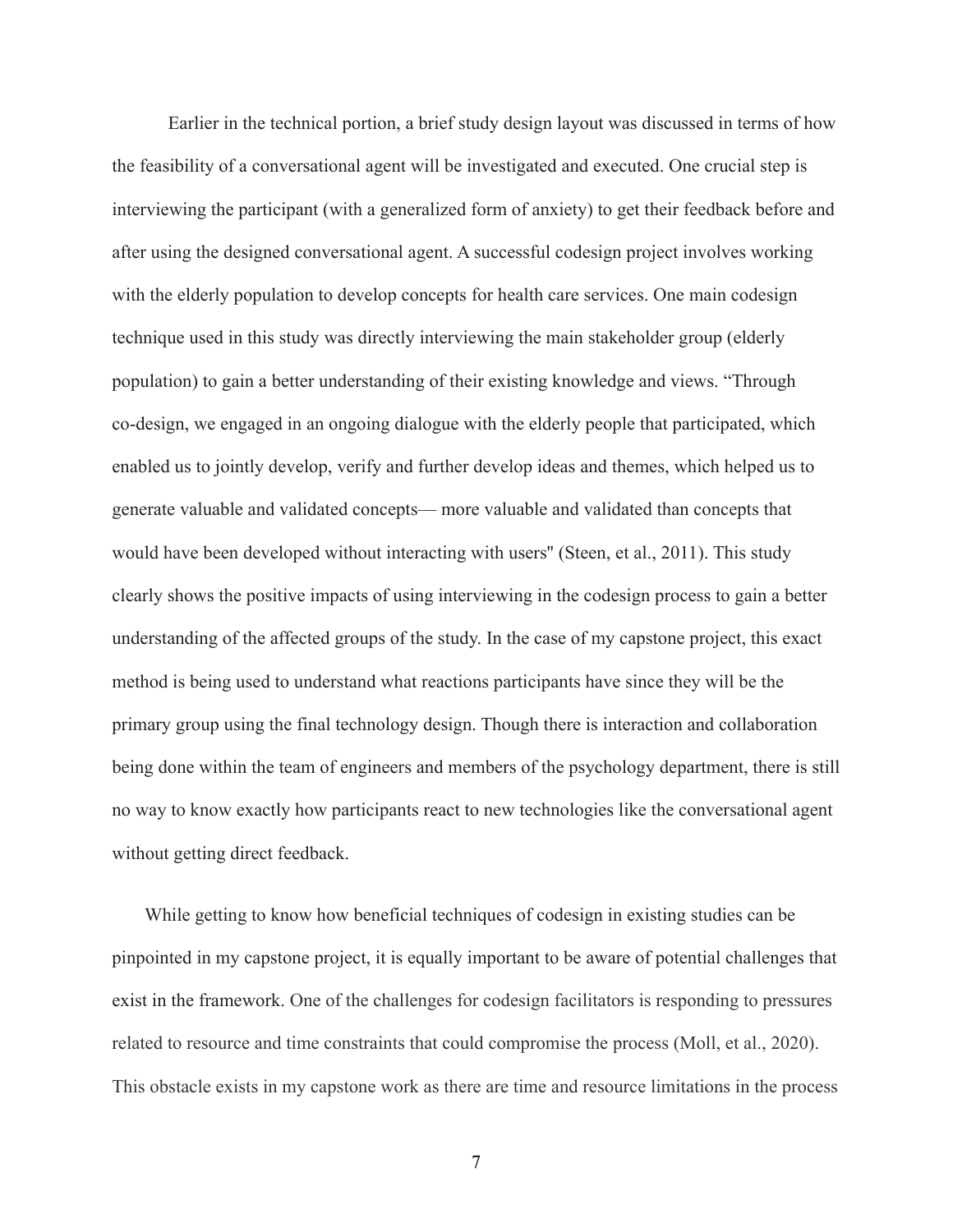of creating and testing the feasibility of a conversational agent. Time is a huge factor that creates pressure in two ways -- the overall timeline pressure of the technical work (only until Spring 2022) and the time constraints of each codesign group, possibly preventing regular collaborative meetings. Resources are also limitations, specifically in a health related study like MindTrails due to existing rules like HIPAA that prevent thorough analysis of the study. These are challenges that may not be able to be fully solved, but understanding that they are present can help minimize the negative impacts from them.

Through the study of existing codesign cases and the benefits and challenges presented within them, it is safe to say that the framework of codesign is very important - most of the examples that are found are rare, but they are wonderful. The key takeaways from my research on codesign have aligned very closely with my technical work requiring joint teamwork with other stakeholders like members of the Psychology department running MindTrails.

#### **Next Steps**

Since I have analyzed my existing capstone project in relation to the framework of codesign, it is now possible to consider next steps of the technical work and how my STS research can be applied. As previously explained, next steps include designing the conversational agent using the Juji software, and running and implementing a feasibility study to understand how the design will or will not keep users engaged. After gaining extensive knowledge of codesign techniques and their impacts, I will be able to figure out how to best work with involved groups of the technical project. However, even after the codesign research done in the STS portion of my paper, there still exists some questions in how to work with the specific stakeholders of my project -- psychology student participants with generalized or social anxiety,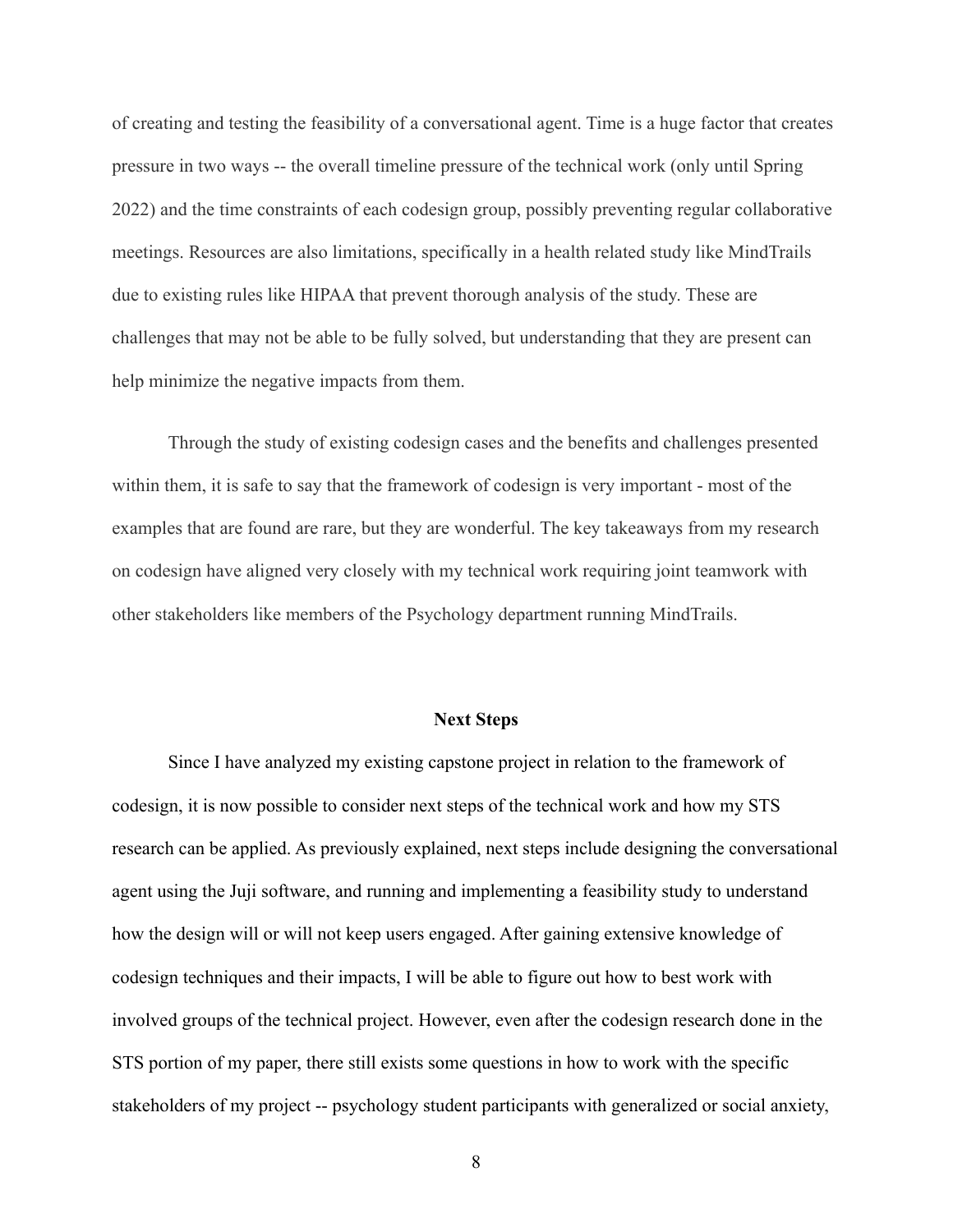and the psychology team assisting with the MindTrails aspect of the project. With this being said, I hope to look into particular cases in which there is codesign in the healthcare world between workers in the field and engineers. One specific case study that I have found that I hope to look further into is a codesigned group pregnancy care for refugee background women (Riggs, et al., 2021). This ties into the healthcare aspect of my technical work as well as integrating ideas with a vulnerable group (similar to the participants suffering from some sort of generalized anxiety in my capstone study).